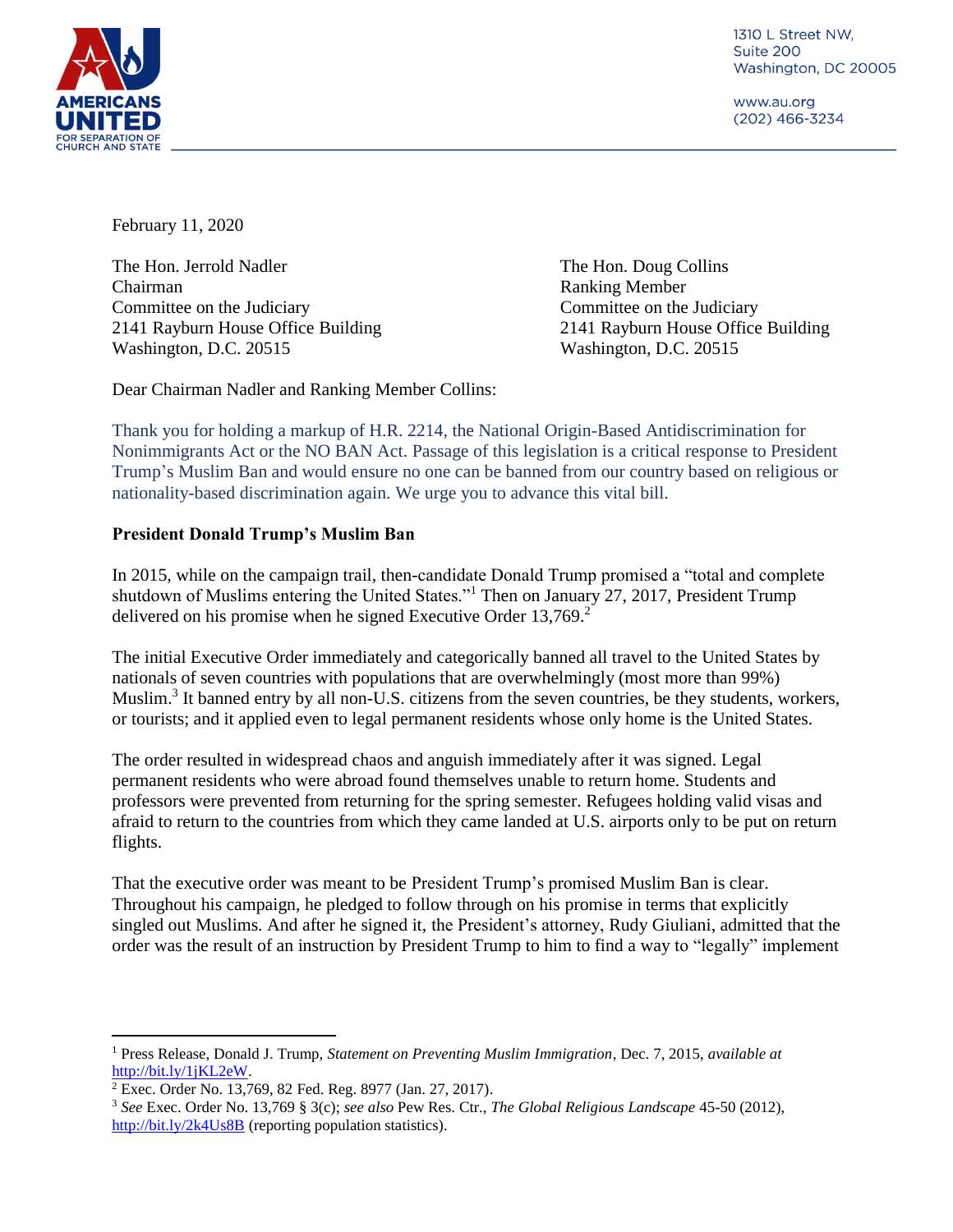the "Muslim ban."<sup>4</sup> And just days after signing it, President Trump called the executive order "the  $ban.$ <sup>55</sup>

After courts blocked the first Muslim Ban, President Trump signed a second executive order creating a second Muslim Ban.<sup>6</sup> Courts blocked the second Muslim Ban. Then in September 2017, President Trump issued a presidential proclamation on the Muslim Ban—unlike the previous two executive orders, now there would be no expiration date and those affected are indefinitely banned from entering the United States.<sup>7</sup> This too was blocked by federal courts of appeals.

In June 2018, the Supreme Court ruled in favor of the Trump Administration in *Trump v. Hawai'i 8* and allowed the ban to be implemented while cases challenging the ban continue. The litigation is ongoing in the lower courts, and in May 2019, a federal court ruled that the claims that the Muslim Ban violates the Constitution can continue.<sup>9</sup>

On January 31, just days after the third anniversary of the first Muslim Ban, President Trump signed a proclamation expanding the ban to six new countries.<sup>10</sup> The expansion targets even more Muslims and immigrants of color and includes the most populous African country. The ban blocks most citizens of the newly banned countries from coming to the United States, except for those who already have green cards or visas.

## **The Muslim Ban Imposes a High Cost on Families and the Country**

Because of the Muslim Ban, countless families remain separated with heartbreaking consequences. And now, countless more families face the same harms. People have been denied access to lifesaving medical treatments; parents have been unable to care for their children; and spouses have been forced to live in separate countries. Some have been denied the opportunity to attend funerals or visit dying family members, and accomplished professionals, researchers, and students have been denied access to career and educational opportunities that would contribute to our country's advancement.

On behalf of just a few of the people who have been harmed, Americans United and Muslim Advocates have challenged the Muslim Ban in court. We filed the first case challenging the third iteration of the Muslim Ban, which is ongoing. We also filed a case challenging the second version of the Muslim Ban and filed amicus briefs in all the other major cases, including in the Supreme Court.

Here are a few stories from our clients:

 An elderly couple in poor health in Maryland desperately want their son to be able to care for them, but he is blocked from coming to see them.

<sup>5</sup> Donald J. Trump (@realDonaldTrump), Twitter (Jan. 30, 2017 5:31 AM), [https://twitter.com/realDonaldTrump/status/826060143825666051?s=20.](https://twitter.com/realDonaldTrump/status/826060143825666051?s=20)

 $\overline{a}$ 

<sup>4</sup> Amy B. Wang, *Trump Asked for a 'Muslim Ban,' Giuliani Says—and Ordered a Commission to Do It 'Legally'*, *Wash. Post*, Jan. 29, 2017, *available at* [http://wapo.st/2l15WZA.](http://wapo.st/2l15WZA)

<sup>6</sup> Exec. Order No. 13,780, 82 Fed. Reg. 13,209 (Mar. 6, 2017).

<sup>7</sup> Proclamation No. 9645, 82 Fed. Reg. 45,161 (Sept. 24, 2018).

<sup>8</sup> 585 U.S. \_\_\_, 138 S. Ct. 2392 (2018).

<sup>9</sup> *Zakzok v.Trump*, No. 1:17-cv-02969, Order (D. Md. May 2, 2019), *available at* [https://bit.ly/2ni4eZd.](https://bit.ly/2ni4eZd)

<sup>&</sup>lt;sup>10</sup> Improving Enhanced Vetting Capabilities and Processes for Detecting Attempted Entry Into the United States by Terrorists or Other Public-Safety Threats, Presidential Proclamation No. 9983 of Jan. 31, 2020, 85 Fed. Reg. 6699 (published Feb. 5, 2020).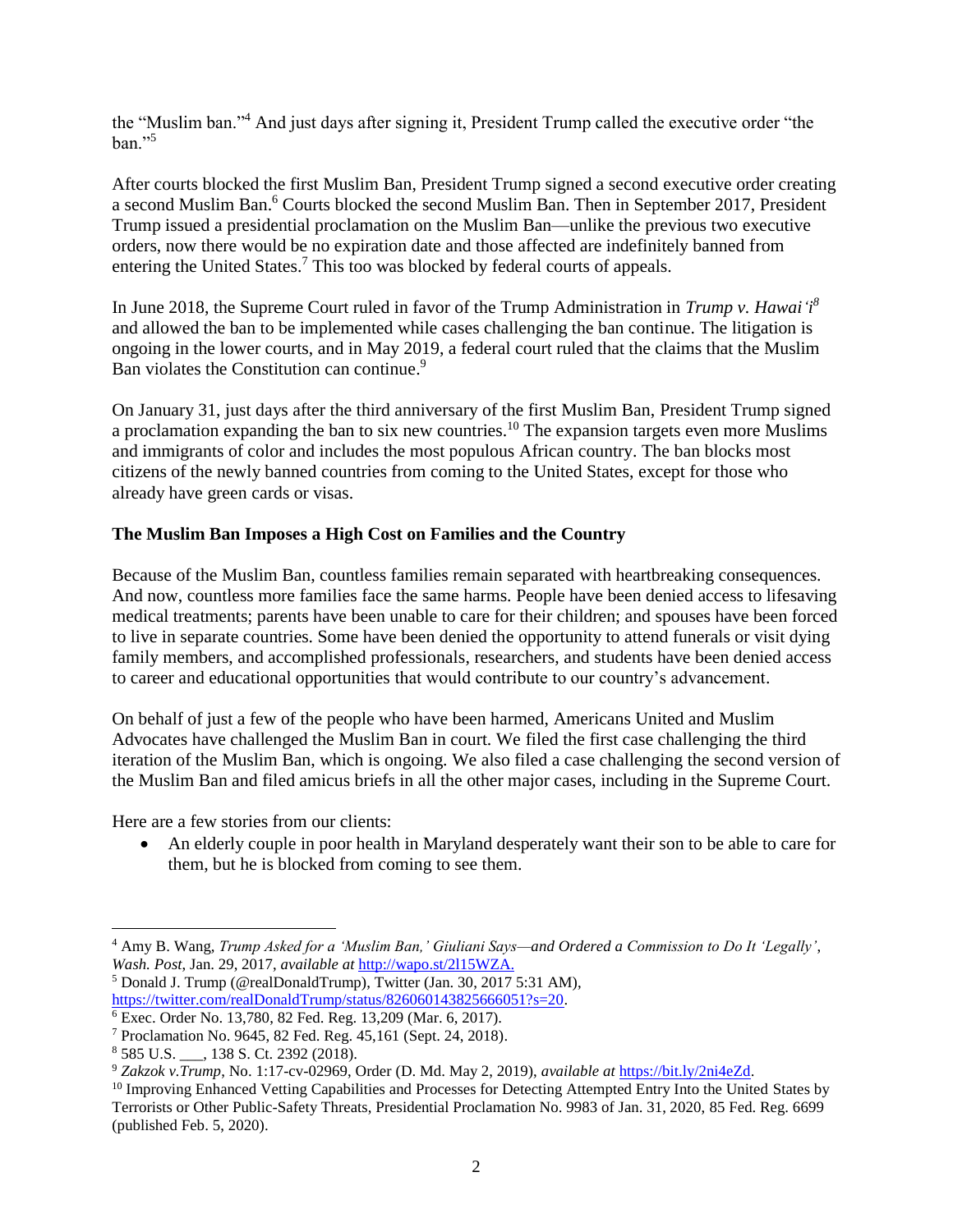- A husband and wife work for the federal government and have built their lives together in this country and are devastated not to be able to receive a visit from the wife's mother, who lives in Iran.
- An American citizen has had to give up her community here in Maryland to live abroad because she cannot return home with her Iranian husband.
- Since the ban, members of a community organization that helps Iranian-American youth build community and connect to their roots have been harassed and the organization has been unable to carry out its educational programs.

At the same time, the Muslim ban has emboldened extreme anti-Muslim intolerance. Hate crimes and acts of intimidation against Muslims reached a modern high last year, easily surpassing the previous record year following 9/11.

Individual stories from people across the country sadly confirm how endangered Muslims and those perceived to be are feeling.<sup>11</sup>

- Sarah, an Afghan American described, "My family and I have never felt more unsafe at any point of our lives living in USA."
- Monica, an American Hindu explained, "I've noticed heightened hostility towards my community" since the Muslim Ban was announced.
- Rasha, an Iraqi American Catholic said, "I feel like I did not belong here, that this is not a place for me anymore."
- Seid, an Ethiopian American Muslim says, "After the Muslim ban, things turned intense. Some became more empowered to speak on their prejudices."

# **The Muslim Ban Violates Religious Freedom**

The Muslim Ban is a breach of the foundational American promise of religious freedom for all. The Constitution protects the right of Muslims to exercise their beliefs, just like people who follow any other religion or no religion. Indeed, people of all faiths and backgrounds have long sought refuge in our country. Catholics, Protestants, Eastern Orthodox Christians, Jews, Muslims, Buddhists, Sikhs, Hindus, and atheists, among others, have all come to America because of our country's promise of religious freedom. President Trump's Muslim Ban, however, turns its back on this deeply rooted tradition of religious freedom.

Indeed, the "clearest command" of the First Amendment's Establishment Clause is to forbid the government from officially preferring one religious denomination over another.<sup>12</sup> The Ban, in contrast, singles out Muslim-majority countries and subjects those who were born in or come from those countries (principally Muslims) to exclusion based on their faith. It has the principal effect of discriminating against, denigrating, and disfavoring Muslims.

The Establishment Clause also prohibits the government from "making adherence to a religion relevant in any way to a person's standing in the political community";<sup>13</sup> "the government may not

 $\overline{a}$ <sup>11</sup> Rokia Hassanein, *Many Americans Have Been Affected By President Trump's Muslim Ban. Here Are Some Of Their Stories.*, Americans United Blog (Apr. 6, 2018), [https://bit.ly/2m3klJL;](https://bit.ly/2m3klJL) Rokia Hassanein, *People Are Being Harmed By President Trump's Muslim Ban. Here Are Some Of Their Stories.*, Americans United Blog (Apr. 13, 2018), [https://bit.ly/2mX1fFk;](https://bit.ly/2mX1fFk) Rokia Hassanein, *People Are Being Harmed By The Muslim Ban. Here Are Some Of Their Stories.*, Americans United Blog (Apr. 20, 2018), [https://bit.ly/2mWJWEx.](https://bit.ly/2mWJWEx)

<sup>12</sup> *Larson v. Valente*, 456 U.S. 228, 244 (1982).

<sup>13</sup> *Lynch v. Donnelly*, 465 U.S. 668, 687 (1984) (O'Connor, J., concurring).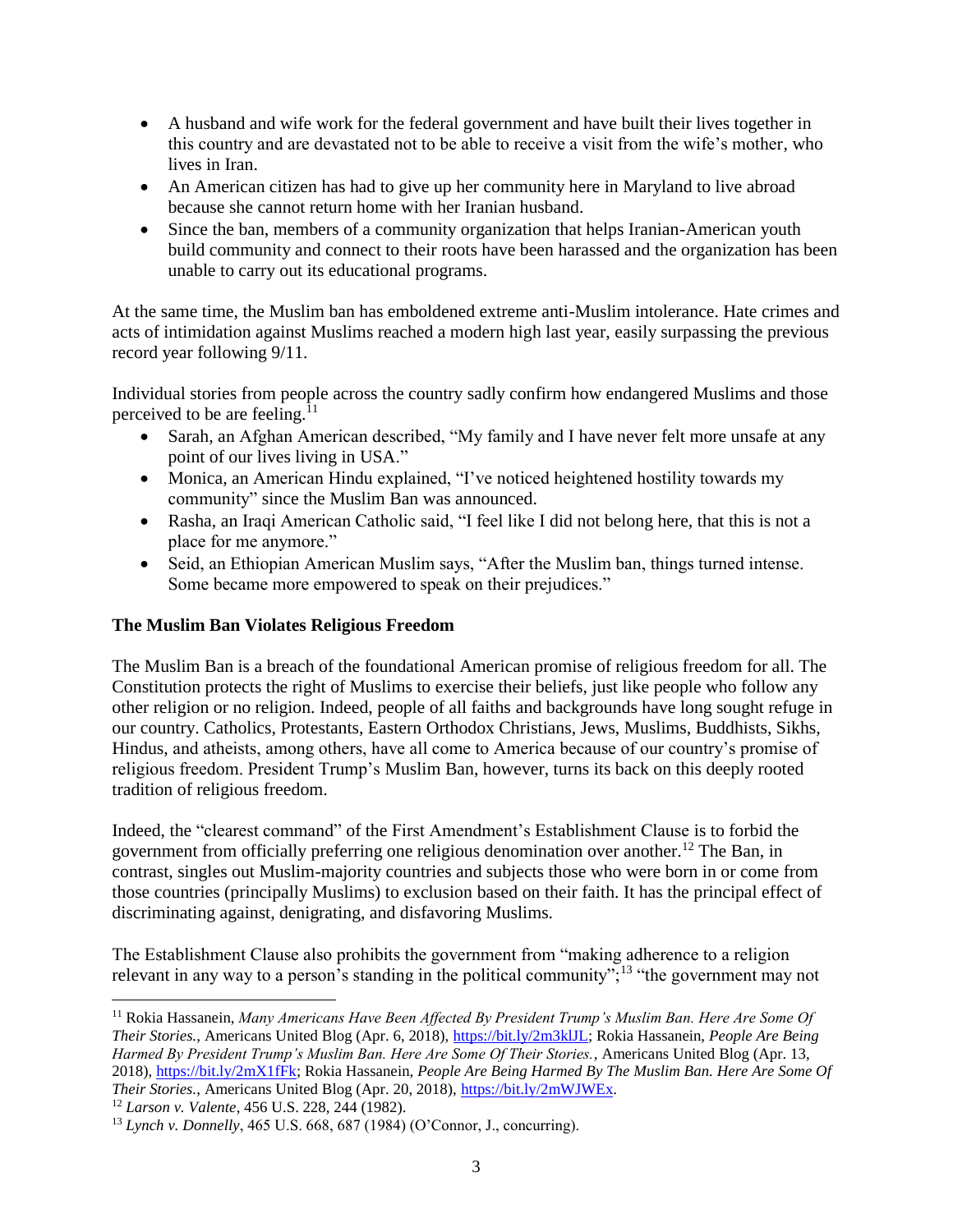favor one religion over another" by endorsing one or condemning another.<sup>14</sup> Looking at the history of this shameful policy, which the Supreme Court has ruled is relevant to the constitutional analysis, it is clear that the government is disfavoring Muslims.<sup>15</sup> The genesis of the Muslim Ban and the "specific sequence of events leading to"<sup>16</sup> its implementation communicate that Muslims are "outsiders, not full members of the political community"<sup>17</sup> and that it was intended to bar Muslims from coming to this country.

Because the Muslim Ban treats Muslims differently than non-Muslims, it must withstand strict scrutiny.<sup>18</sup> The government has failed to demonstrate how, as it claims, the Muslim Ban enhances national security. Rather, the ban is woefully ill-suited to achieving that interest. In fact, former national security officials who served under Democratic and Republican administrations explained that it "not only fails to advance the national security or foreign policy interests of the United States; it cause multiple, serious harms to those interests." $19$ 

The Muslim Ban also purports to be based on a worldwide review of information-sharing policies and practices of more than 200 countries to determine which countries (and their nationals) are placed on the banned list. The criteria used, however, are completely irrelevant and have been applied wholly inconsistently.

That there is putatively a waiver policy in place does not change the fact that this is a ban. In practice, there is no procedure to apply for these waivers and scant guidance on when waivers are to be issued. There is currently no application through which visa applicants may apply for or submit documentation demonstrating eligibility for a waiver. And waivers have be granted in only a miniscule percentage of cases. Former consular officials have stated that the waiver process is a "fraud" and has "no rational basis."<sup>20</sup> A hearing in September 2019 examined countless stories about the grave harms suffered under this sham waiver process, including testimony from Dr. Abdollah Dehzangi and Ismail Ahmed Hezam Alghazali.

## **What Congress Can Do**

The Muslim Ban reneges on our Nation's commitment to religious freedom. Its true intent is to narrow the space for religious diversity in our country. Indeed, the Muslim ban is emblematic of the struggle over the direction of our country. Congress should choose the path that embraces our country's rich and robust diversity, and preserves the "profound commitment to religious liberty" "that has served [this Nation] so well."<sup>21</sup> Congress should pass the NO BAN Act and this markup is the first step.

The NO BAN Act is a clear and unequivocal response to the Muslim Ban that would ensure no one can be banned from our country based on religious or nationality-based discrimination ever again. The bill would make important changes to the Immigration and Nationality Act (INA) by outlawing

 $\overline{a}$ <sup>14</sup> *McCreary Cnty. v. ACLU of Ky.*, 545 U.S. 844, 875 (2005).

<sup>15</sup> *See id.* at 866.

<sup>16</sup> *Id.* at 862.

<sup>17</sup> *Santa Fe Indep. Sch. Dist. v. Doe*, 530 U.S. 290, 309 (2000).

<sup>18</sup> *Id.* at 246.

<sup>19</sup> Br. of Former Nat'l Security Officials as Amici Curiae in Support of Respondents at 20, *Trump v. Hawai'i*, 138 S. Ct. 2392 (2018).

<sup>20</sup> Jeremy Stahl, *The Waiver Process Is Fraud*, Slate (June 15, 2018), *available at* [https://bit.ly/2mWFFAX.](https://bit.ly/2mWFFAX)

<sup>21</sup>*See McCreary Cty. v. ACLU of Ky*., 545 U.S. 844, 882, 884 (2005) (O'Connor, J., concurring).